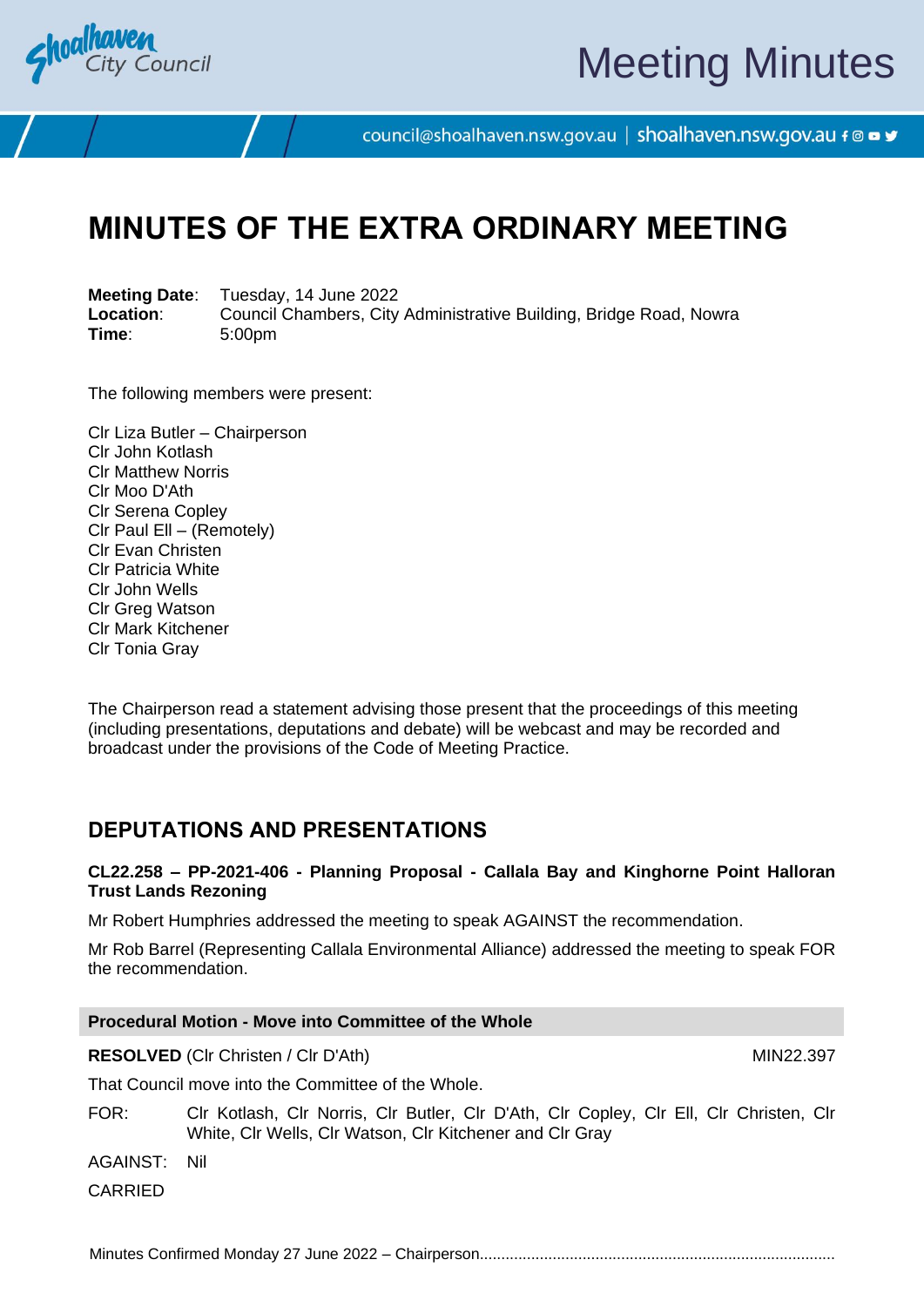

The Extra Ordinary Meeting moved into the Committee of the Whole, the time being 5.23pm.

#### **Procedural Motion - Resumption of Meeting**

**RESOLVED** (Clr Kotlash / Clr Copley) MIN22.398

That the Extra Ordinary Meeting resume standing orders.

FOR: Clr Kotlash, Clr Norris, Clr Butler, Clr D'Ath, Clr Copley, Clr Ell, Clr Christen, Clr White, Clr Wells, Clr Watson, Clr Kitchener and Clr Gray

AGAINST: Nil

CARRIED

Note: No Recommendations were made during the proceedings of Committee of the Whole.

The meeting moved back into Ordinary session and resumed standing orders, the time being 6.18pm.

#### **APOLOGIES / LEAVE OF ABSENCE**

NOTE: COUNCIL PREVIOUSLY PROVIDED A LEAVE OF ABSENCE FOR CLR FINDLEY FOR THIS MEETING (MIN22.338)

#### **DECLARATIONS OF INTEREST**

NIL

### **REPORTS**

**CL22.258 PP-2021-406 - Planning Proposal - Callala Bay and Kinghorne Point Halloran Trust Lands Rezoning HPERM Ref: D22/243875**

A Deputation was received on this item.

#### **Recommendation**

That Council determine its position on the deferred Notice of Motion presented to Council at the Ordinary meeting 6 June 2022.

#### **RESOLVED** (CIr Christen / CIr Gray) MIN22.399

That Council determine its position on the deferred Notice of Motion presented to Council at the Ordinary meeting 6 June 2022 as detailed below:

- 1. Acknowledges the community concern about this Planning Proposal regarding the loss of threatened species, the risks due to bushfires and that clearing forest does not help mitigate or manage climate change.
- 2. Recognise and take steps to help protect the biodiversity value of the overall area covered by

Minutes Confirmed Monday 27 June 2022 - Chairperson...